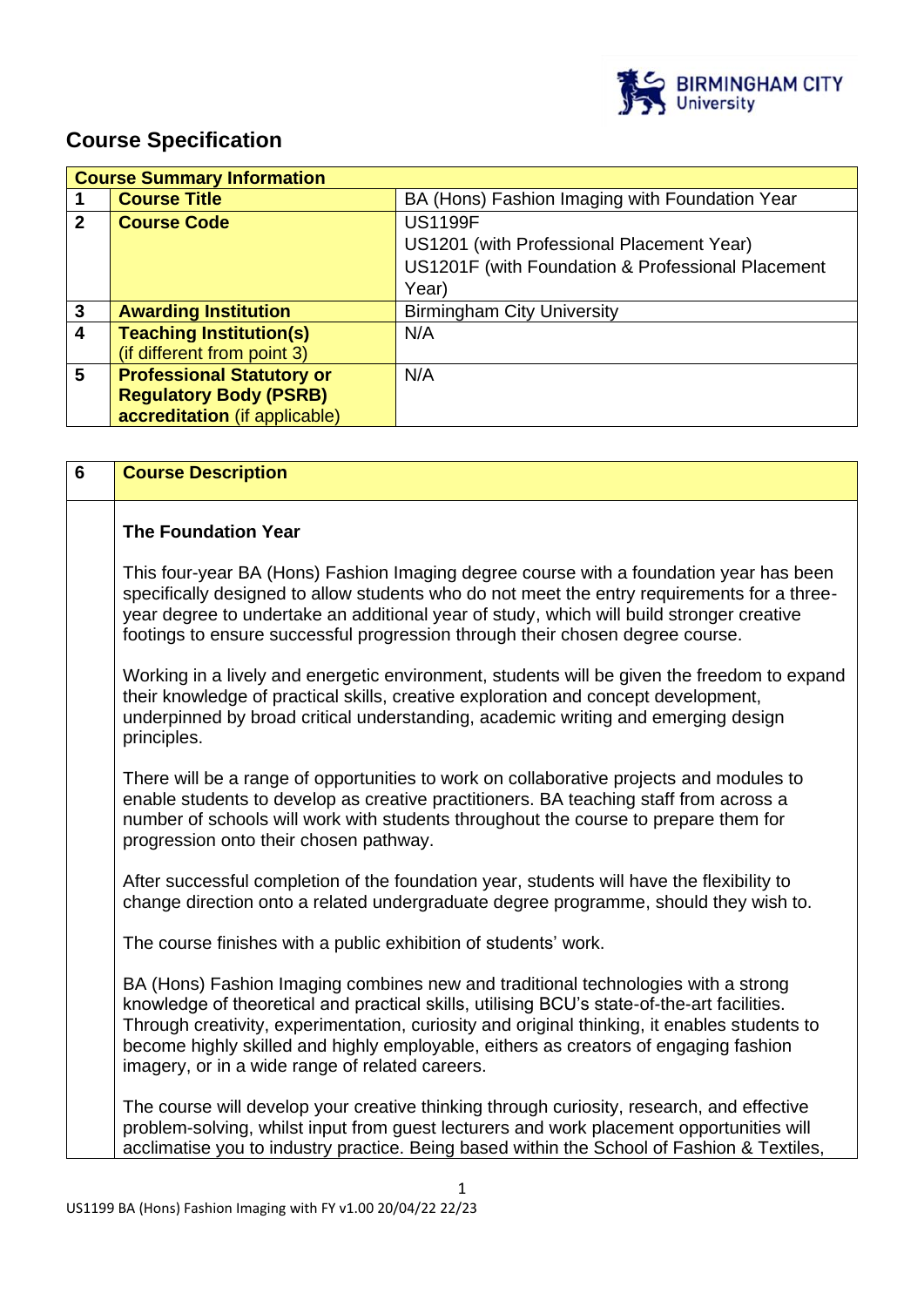

you will have numerous opportunities to collaborate with fashion students, developing both your practical work and your professional network.

You will gain first-hand experience in a wide range of technologies, working in areas such as virtual and augmented reality, photography, illustration, moving image, animation and 360° video. You will have access to the university's outstanding facilities and will learn to use industry-standard software and equipment. In so doing, you will develop a strong portfolio of technical skills that will enable the expression of your creativity, all within an encouraging and supportive environment.

Employability is embedded throughout the course. You will learn key skills through workshops, live briefs and modules focussed on moving you towards a wide range of employment opportunities. These could be within the fashion industry, such as photographers, illustrators, filmmakers or immersive media artists, or beyond in jobs such as creative directors, picture editors and production designers.

You will be guided by staff with industry expertise across a range of disciplines, who have worked for clients such as: BBC, British Telecom, Ciffonelli Paris, The Condé Nast Publications, Footpatrol, Fulham FC, HSBC, Kering, Liverpool FC, Microsoft, Marie Claire, The Royal Society of Arts and The Sunday Times Magazine.

By combining these elements together, this course will give you everything that you need to launch you into your future career.

## **BA (Hons) Fashion Imaging with Professional Placement Year**

Every student has the option of a professional placement year, taken in your third year of study, making the course four years in total, or five years if you also undertake a foundation year. By choosing this you gain important industry experience in preparation for your final year of study and significantly increase your chances of direct employment after you graduate.

|    | <b>Course Awards</b>                               |              |                |
|----|----------------------------------------------------|--------------|----------------|
| 7a | <b>Name of Final Award</b>                         | <b>Level</b> | <b>Credits</b> |
|    |                                                    |              | <b>Awarded</b> |
|    | Bachelor of Arts with Honours Fashion Imaging      | Level 6      | 360            |
|    |                                                    |              | 480            |
| 7b | <b>Exit Awards and Credits Awarded</b>             |              |                |
|    | Foundation Certificate Visual Arts & Communication | Level 3      | 120            |
|    | Certificate of Higher Education Fashion Imaging    | Level 4      | 240            |
|    | Diploma of Higher Education Fashion Imaging        | Level 5      | 360            |
|    | Bachelor of Arts Fashion Imaging                   | Level 6      | 420            |

| <b>Derogation from the University Regulations</b> |
|---------------------------------------------------|
| N/A                                               |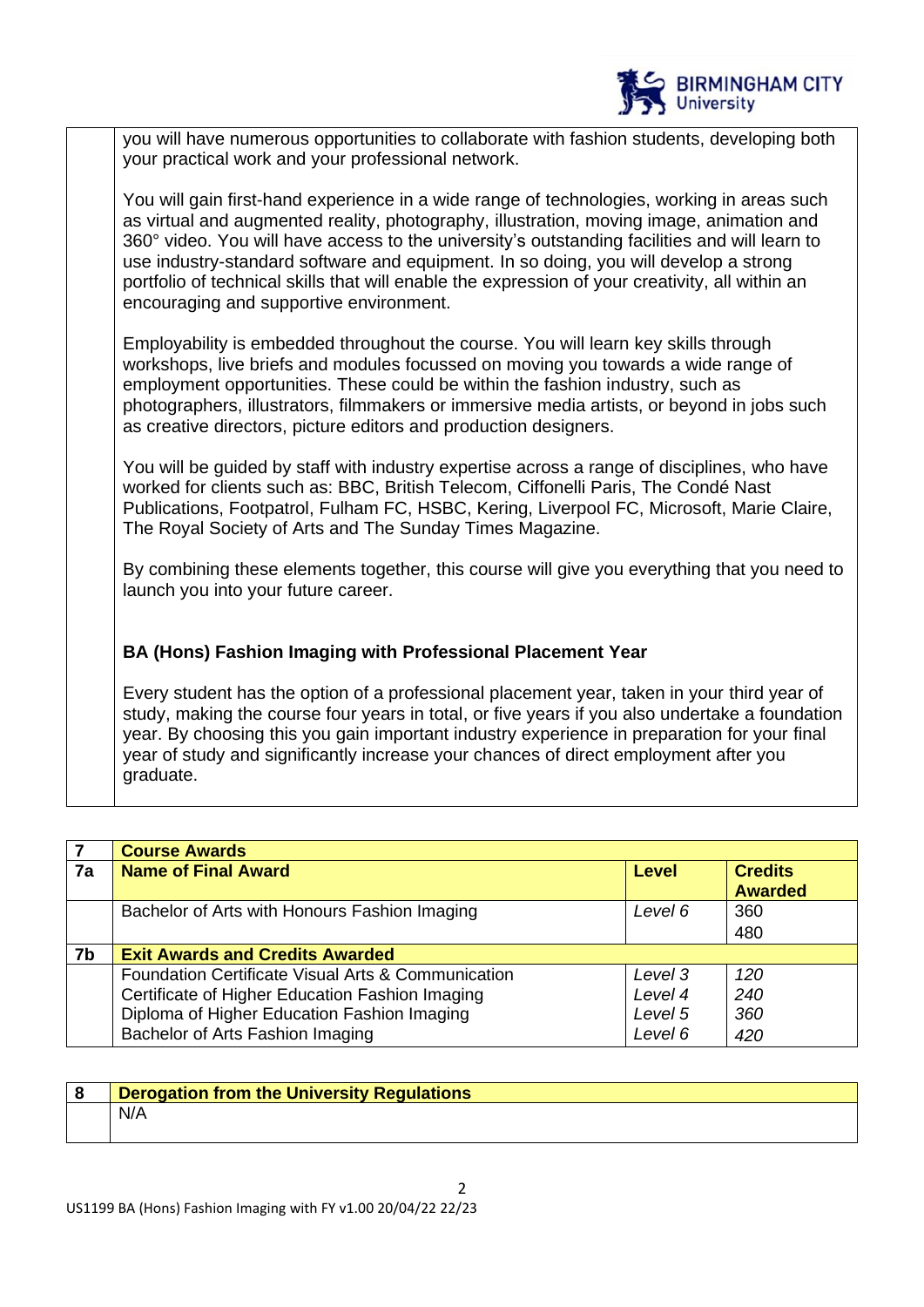

| 9<br><b>Delivery Patterns</b>                                                           |                                          |                          |                |
|-----------------------------------------------------------------------------------------|------------------------------------------|--------------------------|----------------|
| <b>Mode(s) of Study</b>                                                                 | <b>Location(s) of Study</b>              | <b>Duration of Study</b> | Code(s)        |
| <b>Full Time</b>                                                                        | <b>City Centre</b>                       | 3 Years                  | <b>US1199</b>  |
| Full Time with<br>Professional<br><b>Placement Year</b>                                 | <b>City Centre</b>                       | 4 years                  | <b>US1201</b>  |
| Full time with<br><b>Foundation Year</b>                                                | <b>City Centre/Margaret</b><br>St. (FY)  | 4 years                  | <b>US1199F</b> |
| Full time with<br><b>Foundation Year &amp;</b><br>Professional<br><b>Placement Year</b> | <b>City Centre/ Margaret</b><br>St. (FY) | 5 years                  | <b>US1201F</b> |

| 10 | <b>Entry Requirements</b>                                                                                                                                                                                                                                                                                                                                                                                                                                                                                                                        |                                                                                                                                                                                                                                                                                                                                                                                                                                                                                                                                  |  |
|----|--------------------------------------------------------------------------------------------------------------------------------------------------------------------------------------------------------------------------------------------------------------------------------------------------------------------------------------------------------------------------------------------------------------------------------------------------------------------------------------------------------------------------------------------------|----------------------------------------------------------------------------------------------------------------------------------------------------------------------------------------------------------------------------------------------------------------------------------------------------------------------------------------------------------------------------------------------------------------------------------------------------------------------------------------------------------------------------------|--|
|    | Home:                                                                                                                                                                                                                                                                                                                                                                                                                                                                                                                                            | A Levels: BBC<br>BTEC Diploma: D*D*<br><b>BTEC Extended Diploma: DMM</b><br>Access to HE Diploma: 60 credits with 45 at Level 3<br>International Baccalaureate Diploma: 28 points<br>GCSE English Language and Mathematics at Grade 4 or above,<br>or equivalent.<br>If your application is progressed, you will be invited to provide a<br>portfolio of your creative work. Guidance will be provided on how<br>to do this. For further advice, see the video below.<br>For full entry requirements and fees: bcu.ac.uk/courses |  |
|    | EU:                                                                                                                                                                                                                                                                                                                                                                                                                                                                                                                                              | IELTS overall score of 6.0 with 5.5 minimum in all bands.                                                                                                                                                                                                                                                                                                                                                                                                                                                                        |  |
|    | International:                                                                                                                                                                                                                                                                                                                                                                                                                                                                                                                                   | IELTS overall score of 6.0 with 5.5 minimum in all bands.                                                                                                                                                                                                                                                                                                                                                                                                                                                                        |  |
| 11 | <b>Course Aims</b>                                                                                                                                                                                                                                                                                                                                                                                                                                                                                                                               |                                                                                                                                                                                                                                                                                                                                                                                                                                                                                                                                  |  |
|    | BA (Hons) Fashion Imaging aims to produce students who can create sophisticated, original<br>and compelling imagery for use within the fashion and wider creative industries. The course<br>and its students will be responsive to the current industry whilst also helping to define its<br>future. They will experience a range of creative media, traditional and modern, analogue<br>and digital, combined with strong theoretical skills, in order to become successful fashion<br>imagemakers or to enter a wide range of related careers. |                                                                                                                                                                                                                                                                                                                                                                                                                                                                                                                                  |  |
|    | To achieve this, the course is built on seven key pillars:                                                                                                                                                                                                                                                                                                                                                                                                                                                                                       |                                                                                                                                                                                                                                                                                                                                                                                                                                                                                                                                  |  |
|    | $\blacksquare$                                                                                                                                                                                                                                                                                                                                                                                                                                                                                                                                   | Theoretical: The foundation on which students base their creativity.                                                                                                                                                                                                                                                                                                                                                                                                                                                             |  |
|    |                                                                                                                                                                                                                                                                                                                                                                                                                                                                                                                                                  | Technical skills: A range of skills to express their creativity.                                                                                                                                                                                                                                                                                                                                                                                                                                                                 |  |
|    | $\blacksquare$                                                                                                                                                                                                                                                                                                                                                                                                                                                                                                                                   | Interdisciplinary: To enhance creativity and echo industry.                                                                                                                                                                                                                                                                                                                                                                                                                                                                      |  |
|    | $\blacksquare$                                                                                                                                                                                                                                                                                                                                                                                                                                                                                                                                   | Curiosity: Around the discipline and the wider world.                                                                                                                                                                                                                                                                                                                                                                                                                                                                            |  |
|    | Problem-solving: Creatively overcoming challenges.<br>$\blacksquare$                                                                                                                                                                                                                                                                                                                                                                                                                                                                             |                                                                                                                                                                                                                                                                                                                                                                                                                                                                                                                                  |  |
|    | Autonomy: In both learning and practice.                                                                                                                                                                                                                                                                                                                                                                                                                                                                                                         |                                                                                                                                                                                                                                                                                                                                                                                                                                                                                                                                  |  |
|    | 3                                                                                                                                                                                                                                                                                                                                                                                                                                                                                                                                                |                                                                                                                                                                                                                                                                                                                                                                                                                                                                                                                                  |  |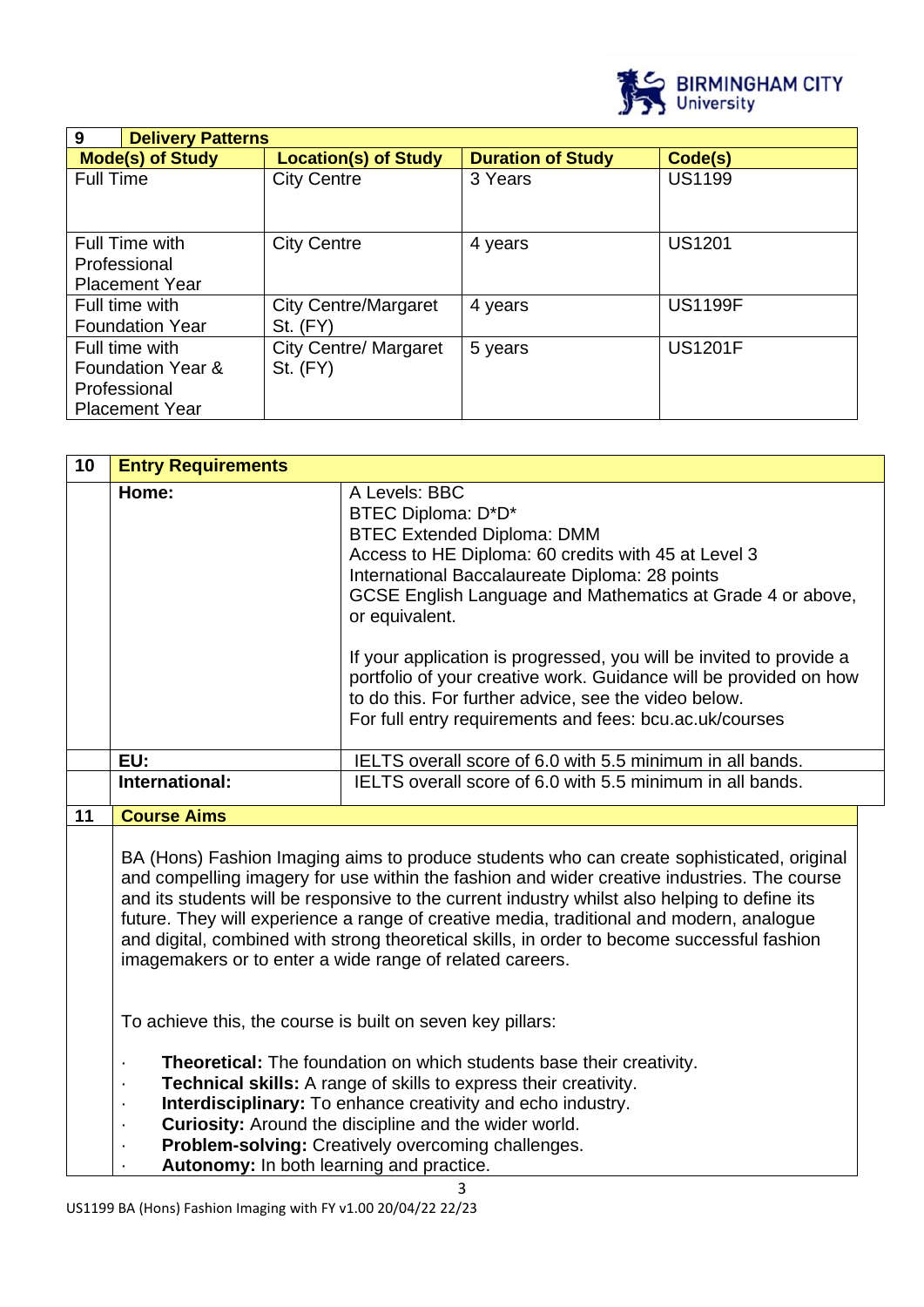

· **Employability:** Skills and opportunities to enable future careers.

The course will develop graduates who have open minds and are ready to embrace new image making concepts and techniques. They will be creative thinkers, not just in terms of the nature of the work they produce, but also in their approach to the work itself.

Crucially, they are prepared to ask questions, experiment and take creative risks, while embracing the challenges that will elevate them, as both fashion imaging students and individuals.

| 12a                     | <b>Foundation Course Learning Outcomes</b>                                                     |
|-------------------------|------------------------------------------------------------------------------------------------|
|                         | <b>Knowledge and Understanding</b>                                                             |
| $\mathbf 1$             | Identify Art & Design disciplines and their boundaries.                                        |
| $\mathbf{2}$            | Apply theory in relationship to practice.                                                      |
| $\overline{\mathbf{3}}$ | Deploy a broad range of working strategies and methodologies and their speculative and         |
|                         | appropriate use within practice.                                                               |
| $\overline{\mathbf{4}}$ | Articulate the basic requirements for professional practice and employability.                 |
|                         | <b>Cognitive and Intellectual Skills</b>                                                       |
| $\sqrt{5}$              | Critically evaluate knowledge, concepts and ideas in practical, verbal and written forms.      |
| $\overline{\mathbf{6}}$ | Draw conclusions based on a rigorous, analytical and critical approach.                        |
| $\overline{7}$          | Synthesise and evaluate practical solutions in a wider context.                                |
| 8                       | Develop techniques for researching, monitoring, reviewing and directing working methods.       |
|                         | <b>Practical and Professional Skills</b>                                                       |
| 9                       | Critically reflect on personal practice and modify accordingly.                                |
| 10                      | Develop intellectual, practical, technical and communication skills appropriate to an informed |
|                         | approach to individual practice.                                                               |
| 11                      | Synthesise and apply creatively what has been learned.                                         |
| 12                      | Justify ideas and critical positions through visual, written and verbal presentation.          |
|                         | <b>Key Transferable Skills</b>                                                                 |
| 13                      | Develop skills to elicit the co-operation of others and work collaboratively.                  |
| 14                      | Deploy a variety of forms of communication and expression and employ them effectively.         |
| 15                      | Integrate skills in the use of information technologies.                                       |
| 16                      | Self-motivate through organisational skills and effective planning and management.             |

| 12 <sub>b</sub> | <b>BA (Hons) Fashion Imaging Course Learning Outcomes</b>                                    |
|-----------------|----------------------------------------------------------------------------------------------|
|                 | <b>KNOWLEDGE &amp; UNDERSTANDING</b>                                                         |
| 17              | K1. Synthesise diverse research to generate creative imaging solutions.                      |
| 18              | K2. Successfully combine conceptual, theoretical and practical knowledge to solve creative   |
|                 | problems in a range of contexts.                                                             |
| 19              | K3. Demonstrate a depth of self-criticality as a means to personal development.              |
| 20              | K4. Evidence criticality around social, ethical and fashion imaging industry considerations. |
| 21              | K5. Relate themselves to current and future trends within their chosen subject area to their |
|                 | individual practice.                                                                         |
|                 | <b>SKILLS AND OTHER ATTRIBUTES</b>                                                           |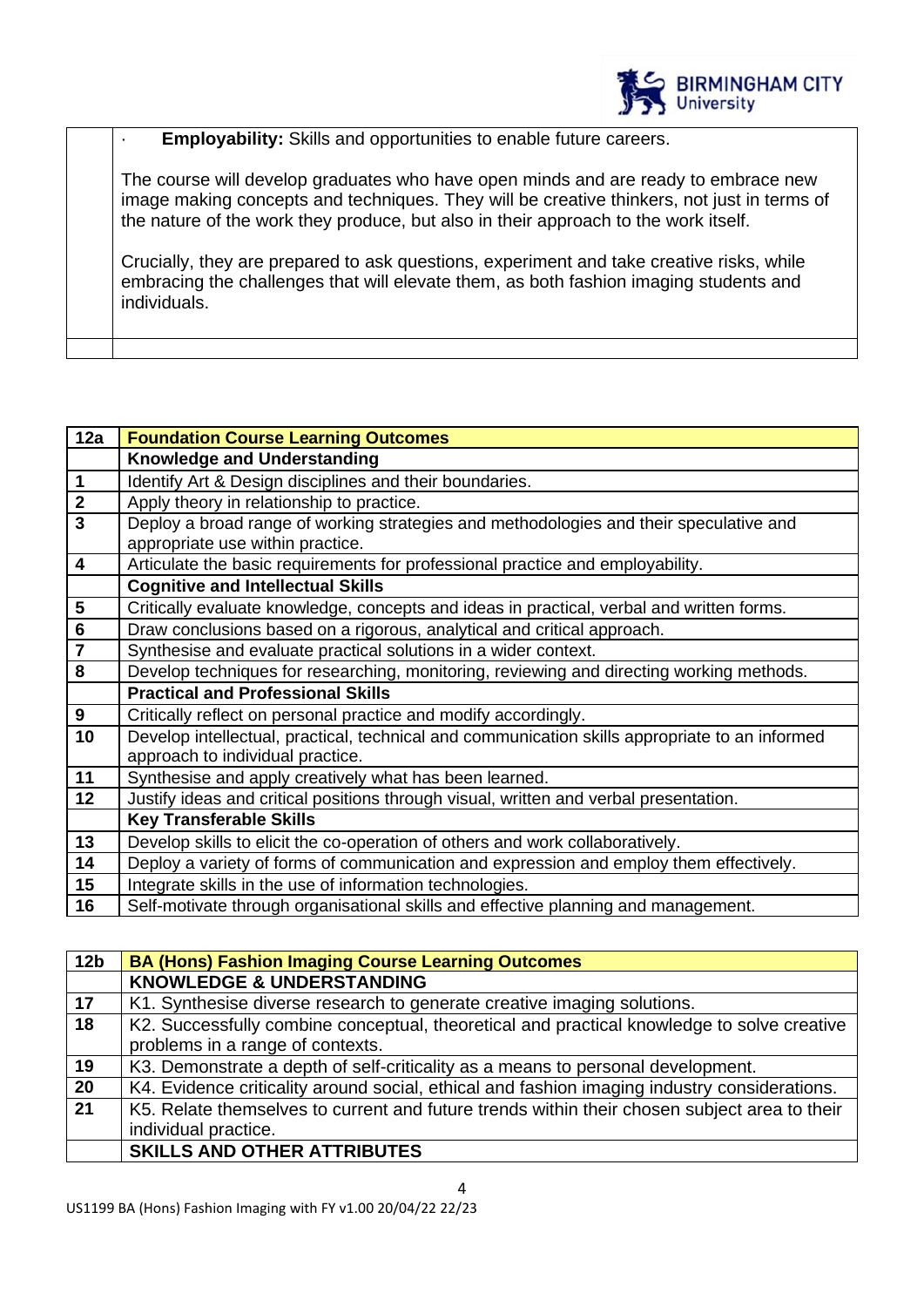

| $\overline{22}$ | S1. Be adaptable to new fashion imaging techniques in order to develop refined creative       |
|-----------------|-----------------------------------------------------------------------------------------------|
|                 | outputs.                                                                                      |
| 23              | S2. Use a sophisticated level of aesthetic sensibility to develop project appropriate fashion |
|                 | imagery.                                                                                      |
| 24              | S3. Embody professionalism in conduct, communication, teamwork, resilience and                |
|                 | entrepreneurialism.                                                                           |
| 25              | S4. Demonstrate effective use of reflection, evaluation and intellectual curiosity to further |
|                 | project development.                                                                          |
| 26              | S5. Work autonomously in tackling creative challenges.                                        |

| 13 | <b>Level Learning Outcomes</b>                                                             |
|----|--------------------------------------------------------------------------------------------|
|    | Upon completion of Level 4 / the Certificate of Higher Education, students will be able    |
|    | to:                                                                                        |
| 27 | K1. Combine research, theory and practice to develop creative visual outputs.              |
| 28 | K2. Use relevant reflection and evaluation as a means to project development.              |
| 29 | K3. Describe wider ethical issues within the fashion imaging industry.                     |
| 30 | K4. Recognise dominant current trends within fashion imaging.                              |
|    |                                                                                            |
| 31 | S1. Apply new techniques in the development of practical work.                             |
| 32 | S2. Display increasingly professional conduct through scholarly engagement.                |
| 33 | S3. Apply self-criticality as a means to personal development.                             |
| 34 | S4. Demonstrate the value of experimentation in creative image-making.                     |
|    |                                                                                            |
|    | Upon completion of Level 5 / the Diploma of Higher Education, students will be able        |
|    | to:                                                                                        |
| 35 | K1. Advocate the use of collaborative practice as a means to creative development.         |
| 36 | K2. Identify fashion industry expectations in relation to personal career goals.           |
| 37 | K3. Evidence effective interpretation of client requirements in the creation of fashion    |
|    | imagery.                                                                                   |
| 38 | K4. Use self-contextualisation to further personal development.                            |
|    |                                                                                            |
| 39 | S1. Evidence a range of accomplished fashion imaging techniques.                           |
| 40 | S2. Effectively design solutions to a range of fashion imaging challenges through original |
|    | thinking.                                                                                  |
| 41 | S3. Display aesthetic criticality in the development of a visual portfolio.                |
| 42 | S4. Identify skills development required to enhance employability.                         |
|    |                                                                                            |
|    | Upon completion of 60 credits at Level 6 / the Bachelors Degree, students will be able     |
|    | to:                                                                                        |
| 43 | K1. Integrate diverse research in answer to a project brief.                               |
| 44 | K2. Utilise creative problem-solving techniques to further project work.                   |
| 45 | K3. Explain self-context within the imaging industry.                                      |
| 46 | K4. Appraise the imaging industry for the identification of relevant employment            |
|    | opportunities.                                                                             |
|    |                                                                                            |
| 47 | S1. Synthesise practical work with career goals.                                           |
| 48 | S2. Create fashion imaging that demonstrates aesthetic sensibilities.                      |
| 49 | S3. Demonstrate refined practical skills through the production of fashion imagery.        |
| 50 | S4. Build a relevant professional network through entrepreneurialism.                      |
|    | 5                                                                                          |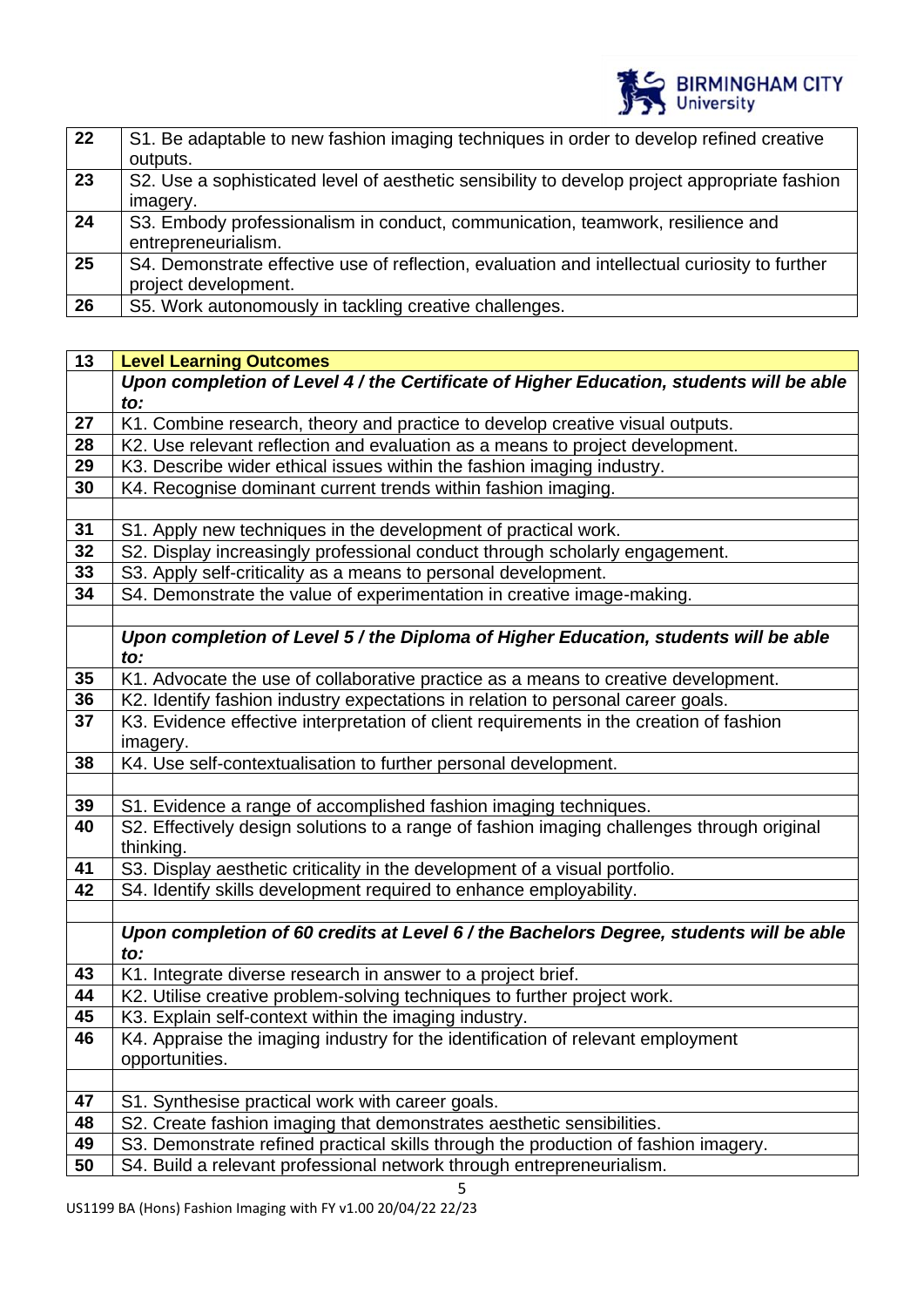

## **14 Course Learning, Teaching and Assessment Strategy** Treating each student as an individual is a core value of BA (Hons) Fashion Imaging. As such, the course embraces the diverse learning styles of our students by utilising a wide range of learning and teaching practice. Teaching approaches include: **Theory-based** • Lectures • Theory workshops • Research projects • Debates/discussions • Flipped learning • Self-directed study **Practical/Experiential** • Technical workshops • Master classes • Live briefs • Work placements/internships • Blended learning • Teaching practice • Field trips • Self-directed study **Problem-based** • One day briefs • Problem-based/polymath learning • Gamification • Challenge Labs **People-based** • One-to-one tutorials • Group tutorials • Pastoral tutorials • Collaborative work • Independent study • Evaluative/reflective work • Guest speakers The first module encourages students to experiment and try new ways of working. The module also explains our teaching practice, so that students understand and engage in the process of learning. BA (Hons) Fashion Imaging utilises a range of online teaching support and a wide range of assessment methods, including: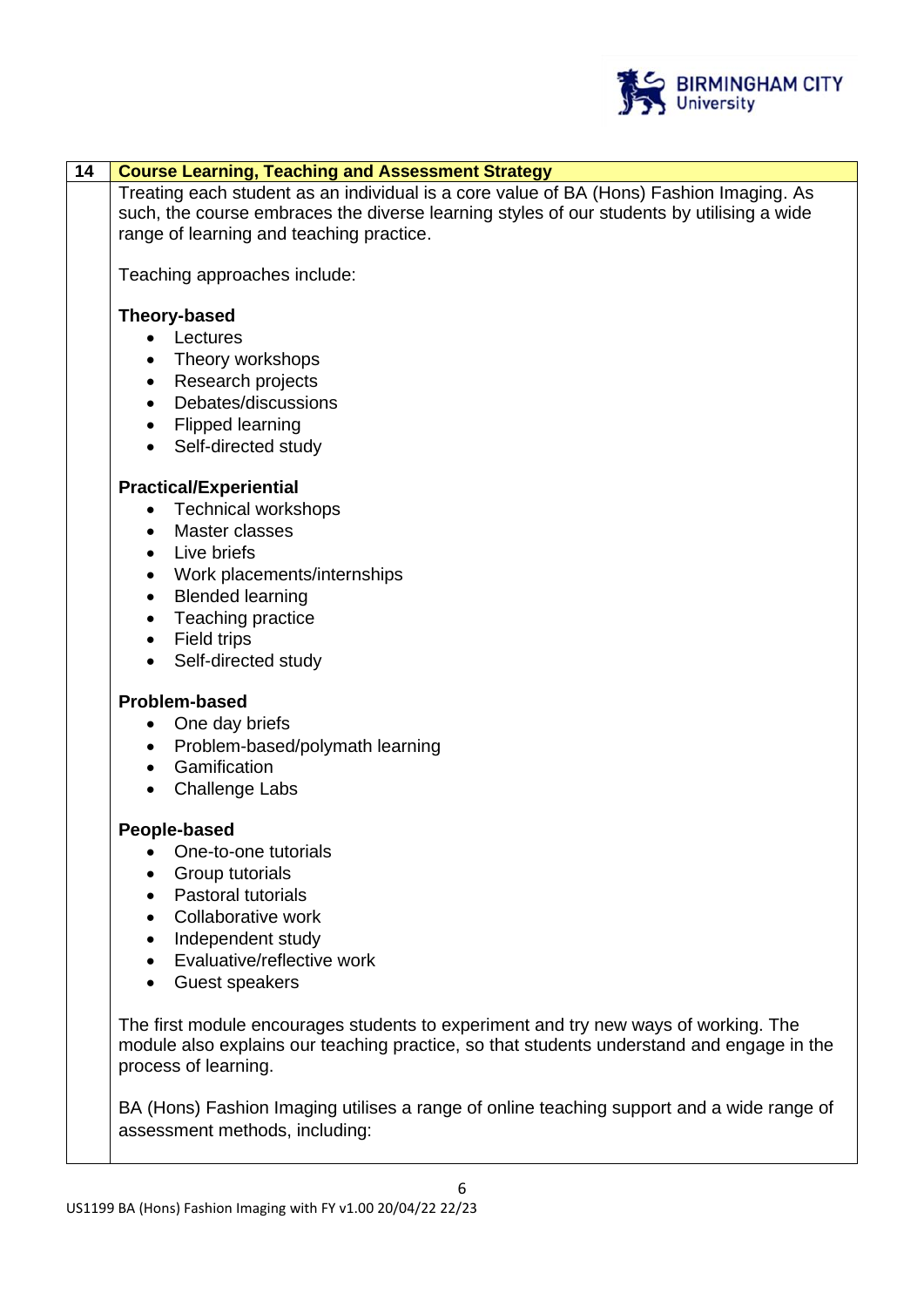

- Sketchbook
- Blog
- Informal presentation
- Presentation to a given template
- Self-designed presentation
- Video presentation
- Physical portfolio
- Digital portfolio
- Presentation of project work in a virtual environment
- Written evaluation

An important element is the use of formative as well as summative assessment. Formative assessment allows students to create and innovate without the pressure of formal assessment. Formative feedback will also help students to understand the assessment and grading process, the relation of their work to the learning outcomes and the development of their work to a successful conclusion.

Assessment methods have been designed to work symbiotically with the course design. For example:

- Video editing skills are taught in the module before students are assessed by a video presentation.
- Students present their work for assessment in a virtual environment at the end of a module that teaches them how to design and build a virtual environment.
- Students progress to a self-designed assessment presentation after undertaking informal and guided presentations in earlier modules.

Assessment marking will contain 'feed forward', with clear advice as to how a student can progress their work. This will be reiterated at the start of the following module, where students will be encouraged to revisit this advice and reflect upon how it can be implemented into their new work.

The course recognises the importance of student feedback and will use both formal and informal means of receiving and responding to this. The course will utilise online resources that allow students to feedback anonymously, to ensure that all students feel free to express themselves, especially those who suffer from low social-confidence.

Throughout this process, BA (Hons) Fashion Imaging aims to provide each student with the ability to engage with and learn new skills. We expect every student to have the same commitment to exploiting these opportunities and learning from them as they contribute to a successful educational experience.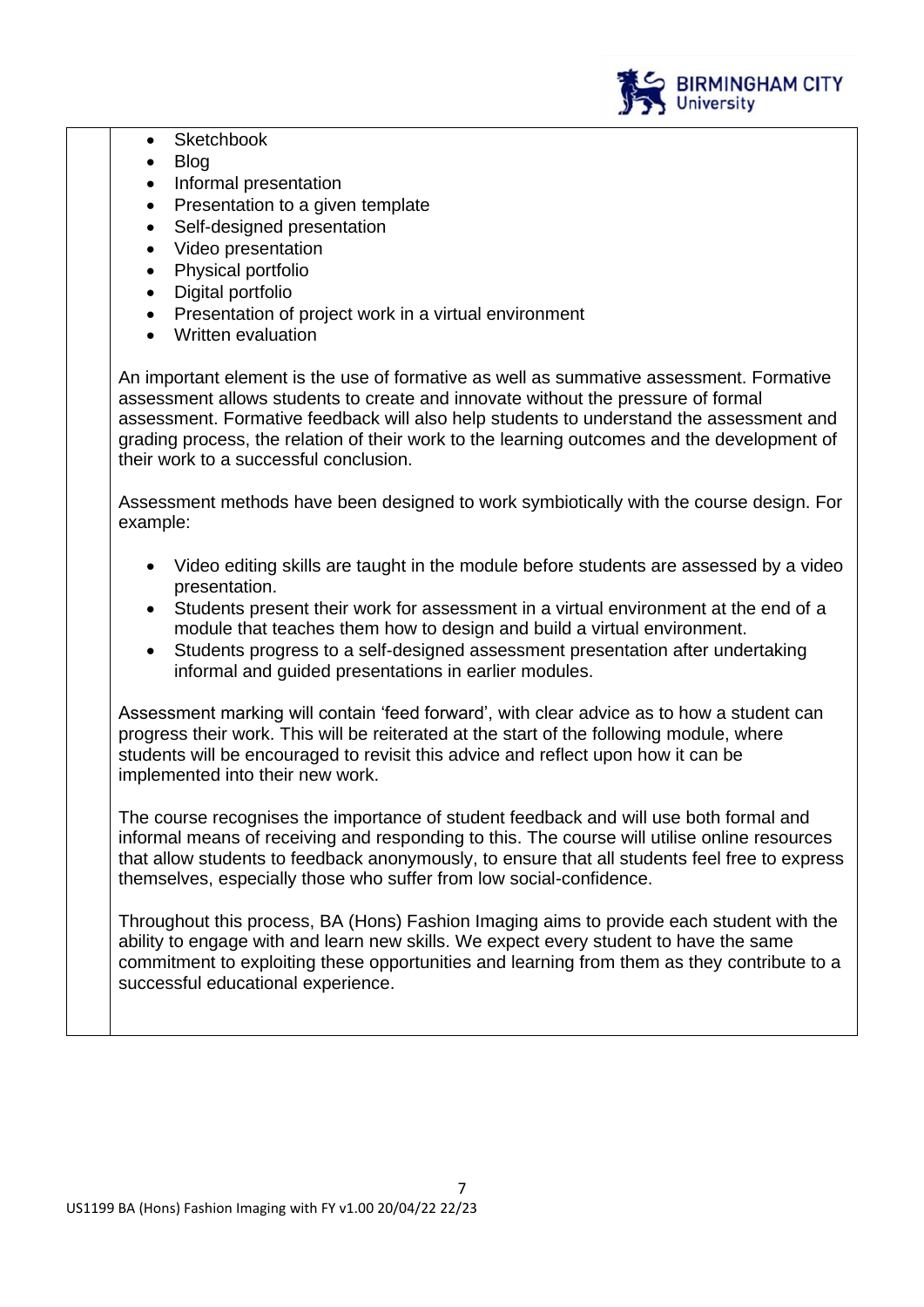

| <b>Course Requirements</b>                                                                                                              |                                                                                                                                                                                                                    |                           |  |
|-----------------------------------------------------------------------------------------------------------------------------------------|--------------------------------------------------------------------------------------------------------------------------------------------------------------------------------------------------------------------|---------------------------|--|
| Level 3:                                                                                                                                |                                                                                                                                                                                                                    |                           |  |
| In order to complete this course a student must successfully complete all the following<br><b>CORE modules (totalling 120 credits):</b> |                                                                                                                                                                                                                    |                           |  |
| <b>Module Code</b>                                                                                                                      | <b>Module Name</b>                                                                                                                                                                                                 | <b>Credit Value</b>       |  |
| <b>VIS3004</b>                                                                                                                          | <b>Understanding Practice</b>                                                                                                                                                                                      | 20                        |  |
| <b>VIS3001</b>                                                                                                                          | <b>Creative Development &amp; Production</b>                                                                                                                                                                       | 40                        |  |
| <b>VIS3002</b>                                                                                                                          | <b>Perspectives on Practice</b>                                                                                                                                                                                    | 40                        |  |
| <b>VIS3003</b>                                                                                                                          | <b>Creative Realisation</b>                                                                                                                                                                                        | 20                        |  |
| <b>Module Code</b>                                                                                                                      | <b>CORE modules (totalling 120 credits):</b><br><b>Module Name</b>                                                                                                                                                 | <b>Credit Value</b>       |  |
|                                                                                                                                         |                                                                                                                                                                                                                    |                           |  |
| <b>FAS4038</b>                                                                                                                          | <b>First Principles</b>                                                                                                                                                                                            | 20                        |  |
| <b>FAS4039</b><br><b>FAS4040</b>                                                                                                        | <b>Theory &amp; Practice</b><br><b>Fundamentals of Fashion</b>                                                                                                                                                     | 40<br>40                  |  |
|                                                                                                                                         | <b>Resolution</b>                                                                                                                                                                                                  | 20                        |  |
|                                                                                                                                         |                                                                                                                                                                                                                    |                           |  |
| <b>FAS4041</b>                                                                                                                          | In order to complete this course a student must successfully complete all the following                                                                                                                            |                           |  |
| <b>Module Code</b>                                                                                                                      | <b>CORE modules (totalling 100 credits):</b><br><b>Module Name</b>                                                                                                                                                 | <b>Credit Value</b>       |  |
|                                                                                                                                         |                                                                                                                                                                                                                    |                           |  |
| <b>FAS5048</b><br><b>FAS5049</b>                                                                                                        | <b>Fashion Film</b>                                                                                                                                                                                                | 40<br>20                  |  |
| Level 5:                                                                                                                                |                                                                                                                                                                                                                    |                           |  |
| <b>FAS5050</b>                                                                                                                          | <b>Identifying Direction</b><br><b>Individual Practice</b><br>In order to complete this course a student must successfully complete at least 20<br>credits from the following indicative list of OPTIONAL modules. | 40                        |  |
| <b>Module Code</b>                                                                                                                      | <b>Module Name</b>                                                                                                                                                                                                 |                           |  |
| <b>ADM5000</b>                                                                                                                          | <b>Work Placement</b>                                                                                                                                                                                              | <b>Credit Value</b><br>20 |  |
| <b>ADM5006</b>                                                                                                                          | <b>Collaborative Practice</b>                                                                                                                                                                                      | 20                        |  |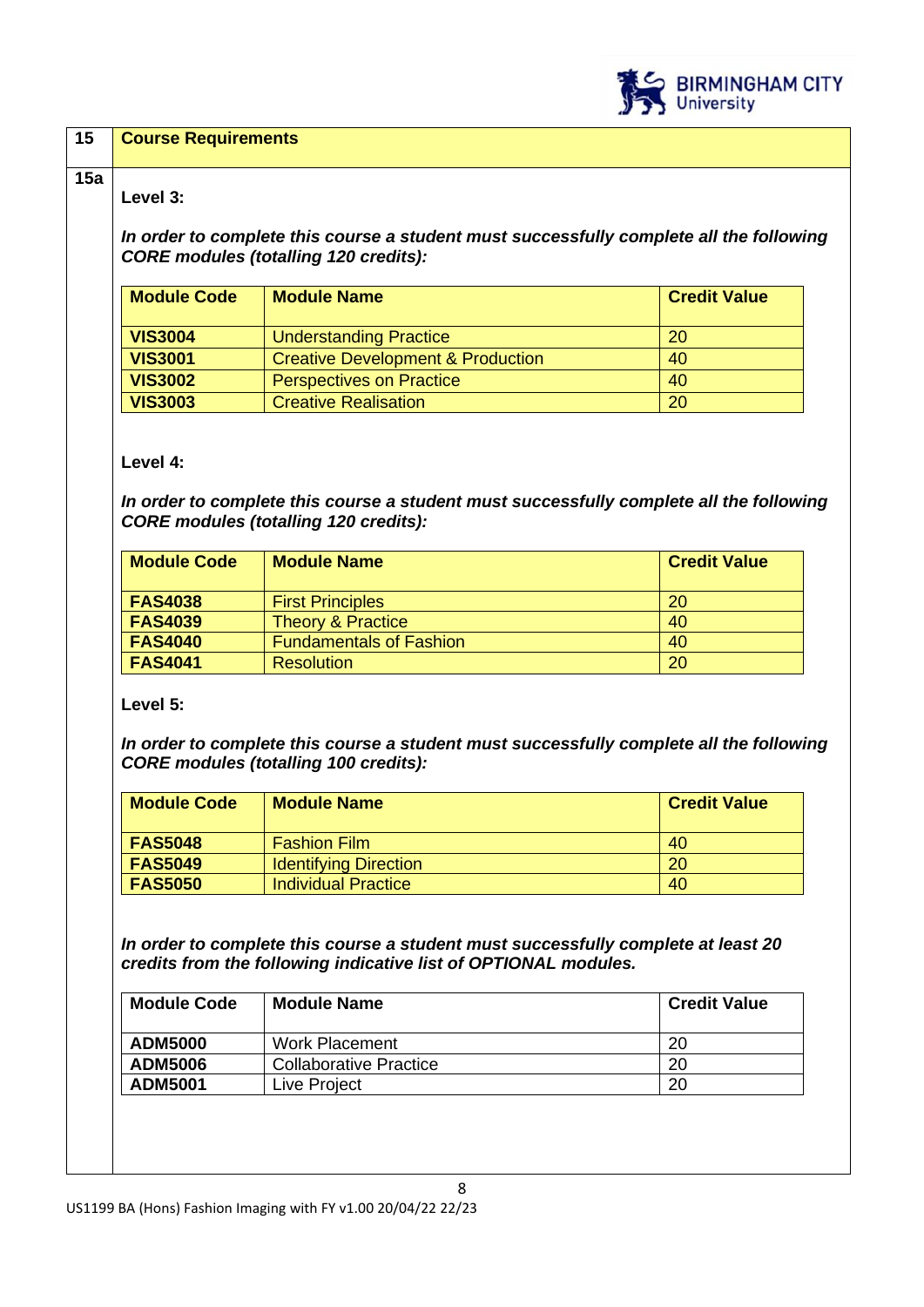

## **Level 6:**

*In order to complete this course a student must successfully complete all the following CORE modules (totalling 120 credits):*

| <b>Module Code</b> | <b>Module Name</b>       | <b>Credit Value</b> |
|--------------------|--------------------------|---------------------|
| <b>FAS6142</b>     | <b>Refining Practice</b> | 40                  |
| <b>FAS6143</b>     | Career                   | 20                  |
| <b>FAS6141</b>     | <b>Major Project</b>     | 60                  |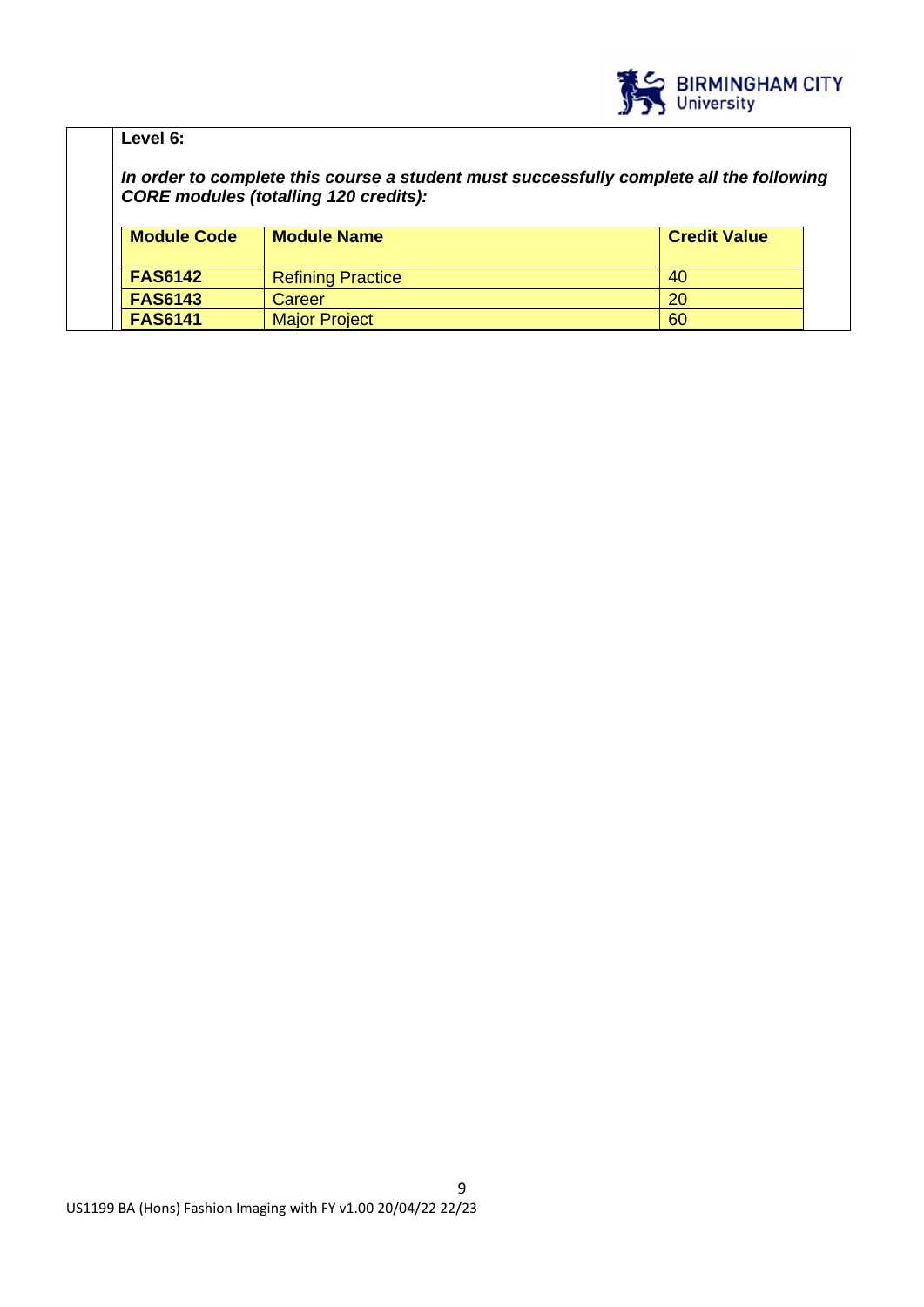

## **15b Structure Diagram**

*Please note list of optional modules is indicative only. Students' choice will not be guaranteed for optional modules, but a fair and transparent process will be adopted and shared with students.*

## **Level 3**

| <b>SEMESTER ONE</b>      |                              | <b>SEMESTER TWO</b>                           |
|--------------------------|------------------------------|-----------------------------------------------|
| Core                     | Core                         | Core                                          |
| <b>VIS3004:</b>          | VIS3001: Creative            | VIS3002: Perspective on Practice (20 credits) |
| Understanding            | Development & Production (40 | Core                                          |
| Practice (20<br>Credits) | credits)                     | VIS3003: Creative Realisation (40 credits)    |

#### **Level 4**

| Core                                     | Core                                      | Core                                                      | Core                               |
|------------------------------------------|-------------------------------------------|-----------------------------------------------------------|------------------------------------|
| FAS4038 First<br>Principles (20 Credits) | FAS4039 Theory &<br>Practice (40 Credits) | <b>FAS4040</b><br>Fundamentals of<br>Fashion (20 Credits) | FAS4041 Resolution<br>(40 Credits) |

#### **Level 5**

| Core                                        | Core                                          | Core                                               | <b>Optional</b>                                           |
|---------------------------------------------|-----------------------------------------------|----------------------------------------------------|-----------------------------------------------------------|
| <b>FAS5048 Fashion Film</b><br>(40 Credits) | FAS5049 Identifying<br>Direction (20 Credits) | <b>FAS5050 Individual</b><br>Practice (40 Credits) | <b>ADM5000: Work</b><br>Placement (20 credits)            |
|                                             |                                               |                                                    | ADM5006:<br><b>Collaborative Practice</b><br>(20 credits) |
|                                             |                                               |                                                    | <b>ADM5001: Live Project</b><br>(20 Credits)              |

## **Level 6**

| Core                                             | Core                                  | Core                                      |
|--------------------------------------------------|---------------------------------------|-------------------------------------------|
| <b>FAS6142 Refining</b><br>Practice (40 Credits) | <b>FAS6143 Career (20</b><br>Credits) | <b>FAS6141 Major Project (60 Credits)</b> |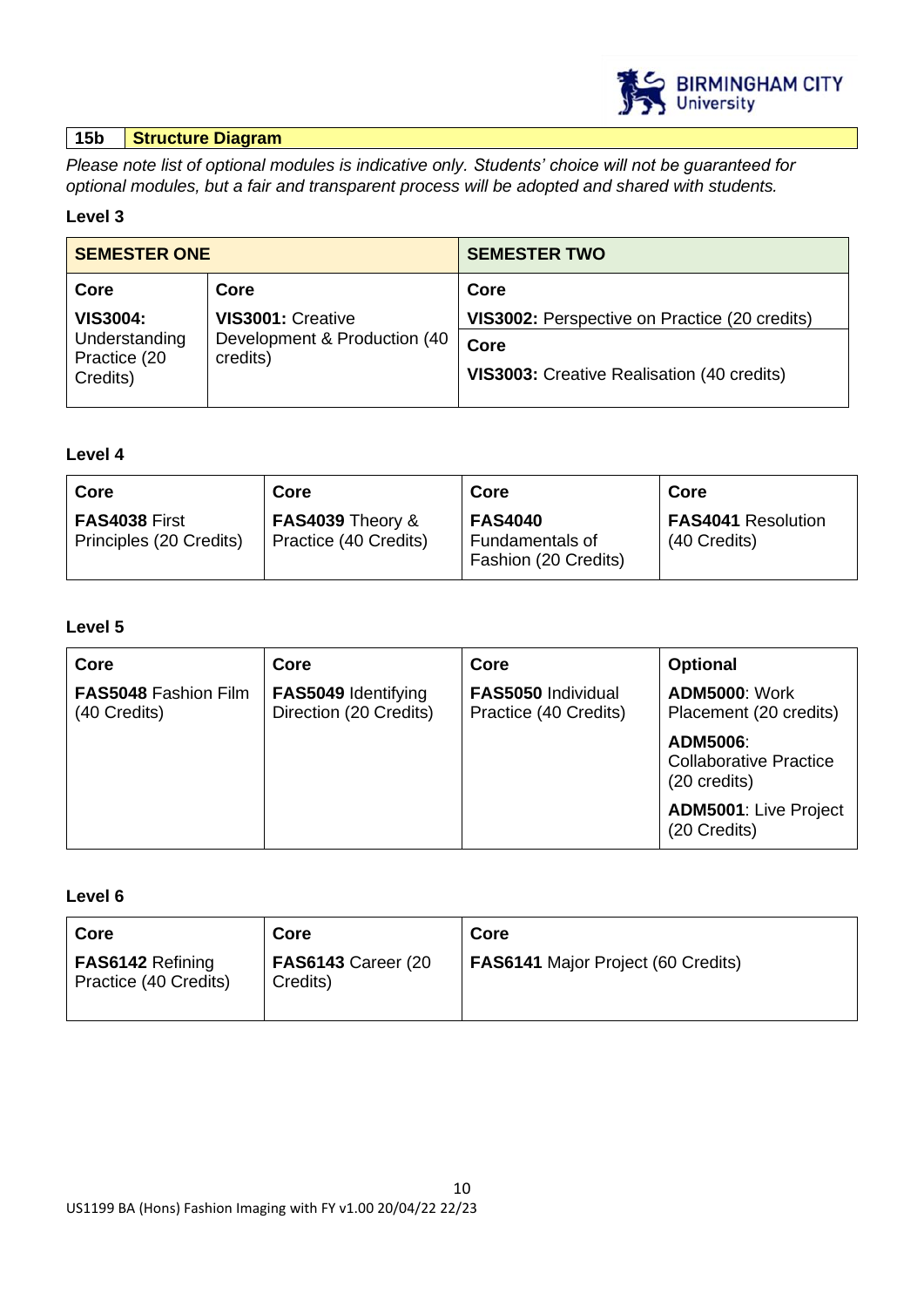

#### **16 Overall Student Workload and Balance of Assessment**

Overall student *workload* consists of class contact hours, independent learning and assessment activity, with each credit taken equating to a total study time of around 10 hours. While actual contact hours may depend on the optional modules selected, the following information gives an indication of how much time students will need to allocate to different activities at each level of the course.

- *Scheduled Learning* includes lectures, practical classes and workshops, contact time specified in timetable
- *Directed Learning* includes placements, work-based learning, external visits, on-line activity, Graduate+, peer learning.
- *Private Study* includes preparation for exams.

The *balance of assessment* by mode of assessment (e.g., coursework, exam and in-person) depends to some extent on the optional modules chosen by students. The approximate percentage of the course assessed by coursework, exam and in-person is shown below.

## **Level 3**

#### **Workload**

#### **% time spent in timetabled teaching and learning activity**

| <b>Activity</b>    | <b>Number of Hours</b> |
|--------------------|------------------------|
| Scheduled Learning | 480                    |
| Directed Learning  | 480                    |
| Private Study      | 240                    |
| <b>Total Hours</b> | 1200                   |

## **Balance of Assessment**

| <b>Assessment Mode</b> | Percentage |
|------------------------|------------|
| Coursework             | 100%       |
| Exam                   | U          |
| In-Person              | 0%         |

#### **Level 4**

#### **Workload**

#### **XX% time spent in timetabled teaching and learning activity.**

| <b>Activity</b>      | <b>Number of Hours</b> |
|----------------------|------------------------|
| Scheduled Learning   | 288                    |
| Directed Learning    | 672                    |
| <b>Private Study</b> | 240                    |
| <b>Total Hours</b>   | 1200                   |

## **Balance of Assessment**

| <b>Assessment Mode</b> | Percentage |
|------------------------|------------|